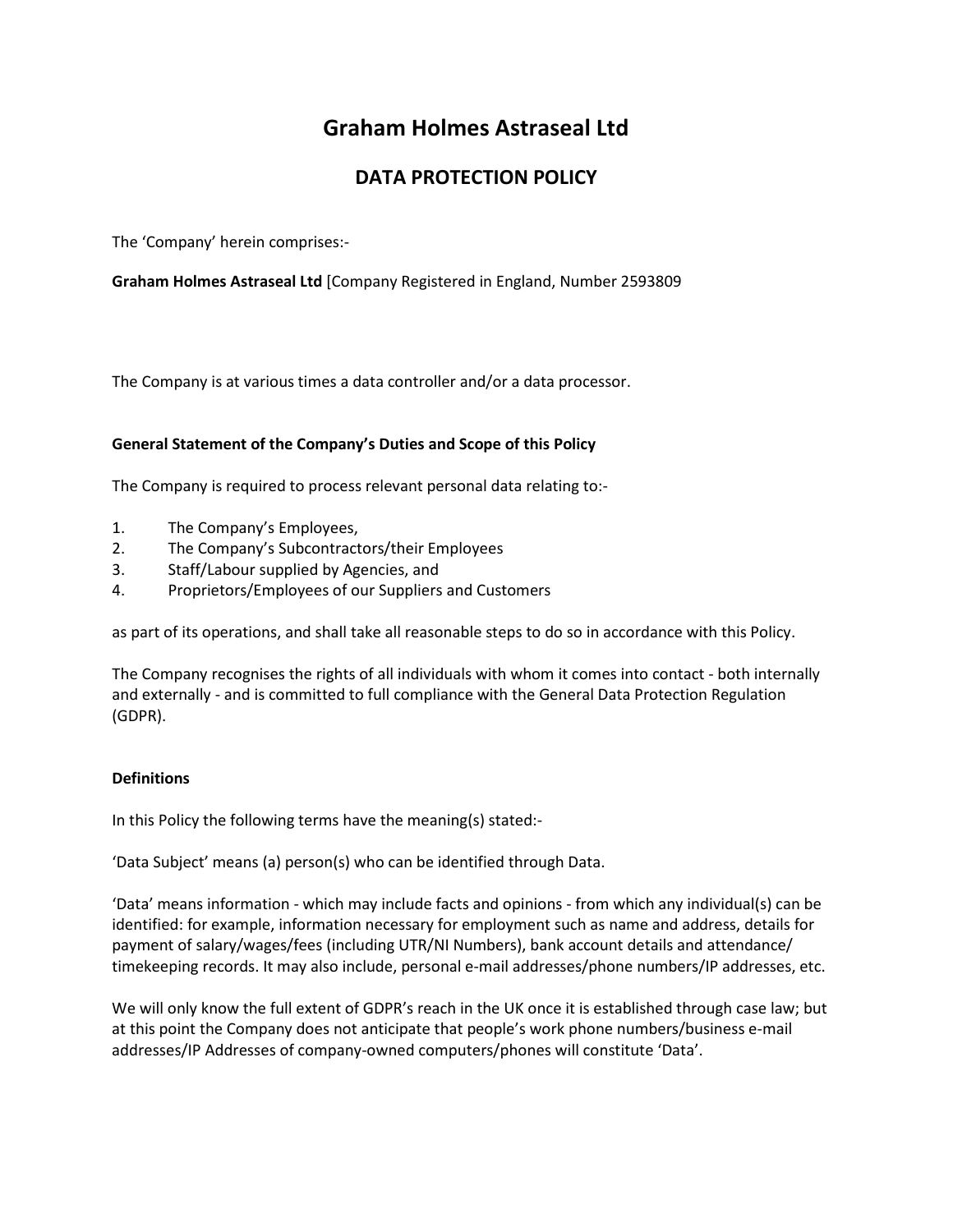'Special Category Data' (Sensitive Data) includes information relating to medical matters, Disability, Age, Race, Religion or Belief, Sexual Orientation, Gender, Gender Reassignment, Marriage/Civil Partnership, Pregnancy/ Maternity, Political Opinions/Affiliations, Trade Union membership, etc.

'Parental Consent' means the prior express consent of a Parent or Guardian in respect of a person under 13 years of age.

'Explicit Consent' requires a very clear and specific consent action/statement of consent. It will not be sufficient to invite the ticking of a box when a Data Subject does not want their data to be processed. GDPR requires consent to be a "freely given, specific, informed and unambiguous indication of the Data Subject's wishes by which he or she, by a statement or by a clear affirmative action, signifies agreement to the processing of personal data relating to him or her.".

# **Persons Responsible for the Implementation and Operation of this Policy**

The Company is not required to appoint a Data Protection Officer under GDPR because:-

- i. the Company is not a public authority;
- ii. its core activities do not require large scale, regular and systematic monitoring of individuals; and
- iii. its core activities do not consist of large scale processing of special categories of data or data relating to criminal convictions and offences.

However, the Company has appointed persons to act as Data Contacts and to be the 'first port of call' for all data protection-related enquiries, Subject Access Requests and communication of routine concerns.

# **Colin Stanley (Operations Director)**

Astraseal House, Paterson Road, Finedon Road Industrial Estate, Wellingborough, Northants NN8 4EX

Tel: 01933 227233. E-mail: colinstanley@astraseal.com

# **Principles**

The Company will take all reasonable steps to ensure that all Data is:-

Fairly and lawfully processed Processed for a lawful purpose Adequate, relevant and no more than is necessary Accurate and up-to-date Not kept for longer than is necessary Processed in accordance with the Data Subject's rights and with GDPR Secure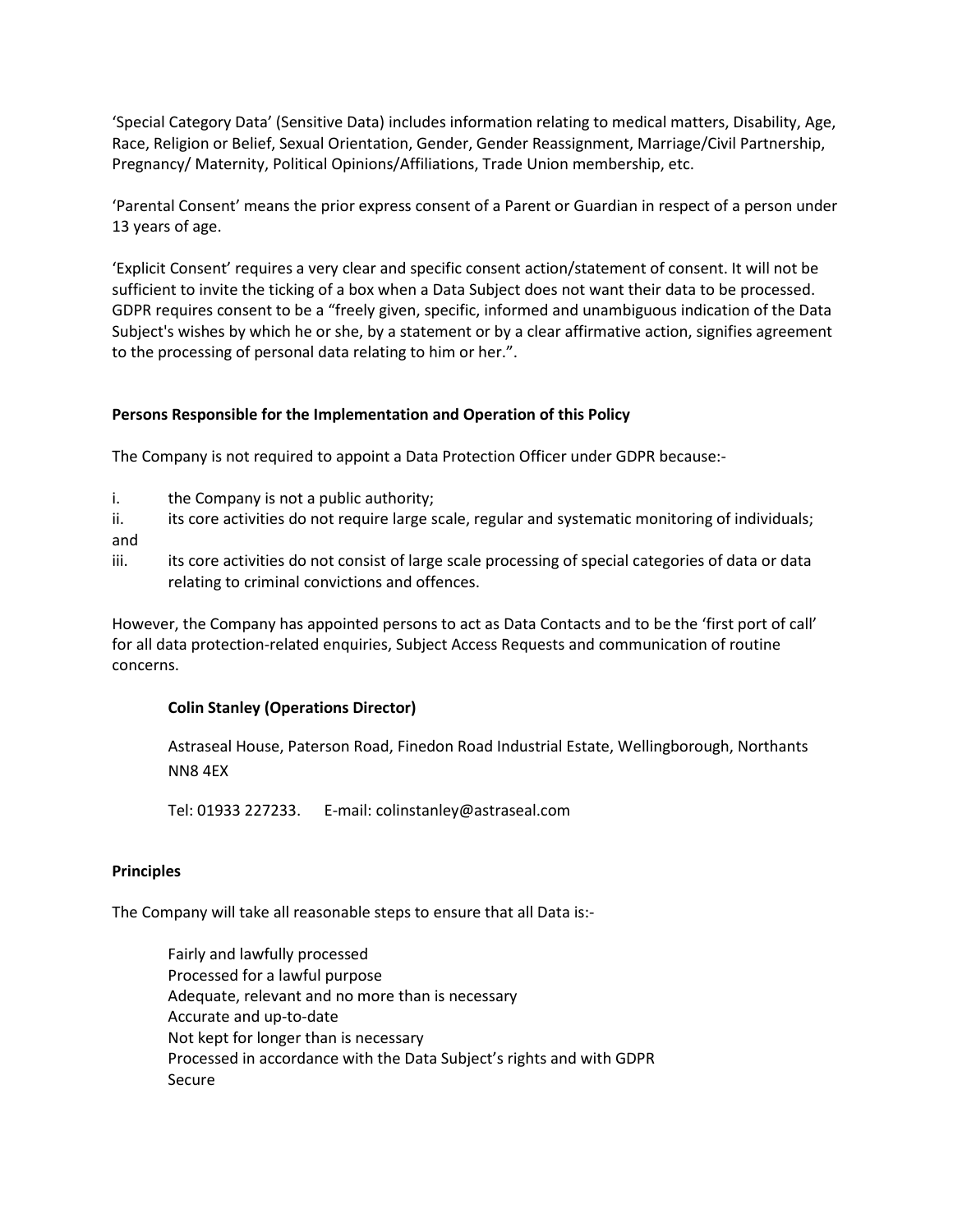Only transferred to any other country (e.g. in the 'cloud' hosted by Microsoft within the EU) with adequate protection.

The Company is an equal opportunities employer and never intentionally requests, stores or processes information about anyone's Race, Religion or Belief, Sexual Orientation, Gender, Gender Reassignment, Political Opinion/Affiliation or Marriage/Civil Partnership.

The Company will obtain/store/process/forward the minimum information necessary to comply with its legal obligations (including but not limited to Health & Safety), to carry out its obligations under a contract of employment, service, etc. and in order to pursue its Legitimate Interests/trade effectively in regard to:-

Disability (e.g. so as to make all reasonable adjustments to accommodate an individual and/or for Insurance purposes),

Pregnancy/Maternity (in order to agree suitable arrangements, arrange maternity leave cover, etc.),

Age (e.g. for Insurance purposes and/or to ensure that an individual is not statute-barred from a particular activity such as under-age driving or carrying out certain controlled activities on site without adult supervision, etc.),

and will securely dispose of it at the earliest reasonably practical opportunity (albeit that statute and/or the Company's Legitimate Interests may necessitate the retention of such Data for a considerable length of time).

Certain motoring offences (including causing death by dangerous/careless driving, dangerous driving and driving whilst under the influence of drink or drugs) are Criminal Offences. In the case of employees/ subcontractors/agency labour who drive motor vehicles in connection with the Company's business the Company is obliged to obtain and process this Data and to pass it on to others and to store it for as long as is necessary, in order to obtain Insurance quotations and to comply with the conditions of Insurance cover and/or to defend any civil claim or prosecution (e.g. Corporate Manslaughter, etc.). Until such time as the Data Protection Bill is enacted/comes into force, the Company will rely on HM Government's Statement Of Intent on Data Protection dated 07.08.17 which sets out unequivocally the Government's intention to pass UK legislation to continue to allow all organisations to process Criminal Conviction data for Insurance purposes. Otherwise, the Company will continue to comply with the Rehabilitation Of Offenders Act 1974 and the Rehabilitation Of Offenders Act 1974 (Exceptions) Order 1975.

The Company will not obtain/process/store information on any person under 16 years of age. In the case of persons aged 16 or 17 years of age, although Parental Consent is not required under GDPR, particular care will be taken when obtaining/relying on consent to ensure that such consent is fully informed and freely given.

The Company will obtain/store/process/forward the minimum details of medical history and current medical conditions necessary and only retain such Data for as long as is reasonably required (albeit that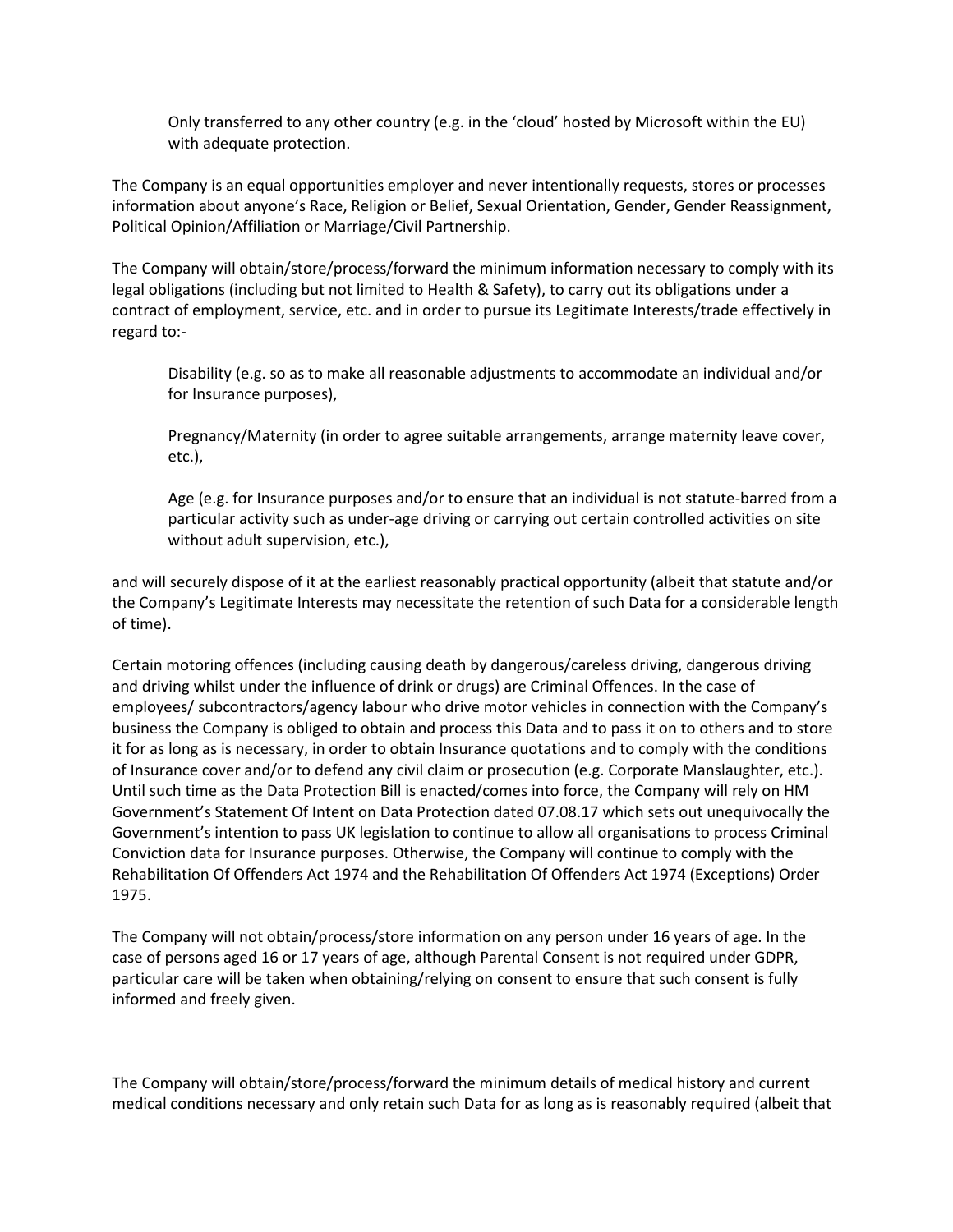statute and/or the Company's Legitimate Interests may necessitate the keeping of such Data for a considerable length of time).

# **Data Protection Impact Assessment (DPIA)**

The Directors carried out a DPIA covering all aspects of the Company's activities, processes and systems during March and April 2018.

Wherever 'Data' was found to be *at risk*, the Directors considered the proportionality of the importance of the Data gathering/processing/passing to third parties against the risk to Data Subjects, then implemented measures to mitigate such risk.

The Directors considered whether the collecting/processing of any of the *at risk* Data could be stopped/ reduced, but the reality is that the Company trades within a highly regulated, Health & Safety-orientated industry where there is inherent danger and a very high propensity for personal injury claims whether real or 'trumped-up', and where commercial disputes are the norm (with some leading to litigation).

The Company is subject to complex and demanding statutes requiring insurance, training, qualifications, monitoring of health & fitness for the task(s) in hand, etc.: all of which involves the gathering and processing of personal Data - some of which is Special Category/Sensitive Data - and the passing of it to third parties. We must also have access to/the use of vehicle tracking records and records of attendance at Site in order to investigate - and if appropriate, to counter - allegations by Main Contractors of short hours worked by Graham Holmes Astraseal Ltd`s Operatives and to defend the Company and its officials in any prosecution (e.g. for Corporate Manslaughter/ negligence/alleged offences under the Working Time Regulations).

Having put in place measures to mitigate those risks the Directors took the view that the Company's legal obligations, Legitimate Interests, contractual obligations, etc. outweigh the risks to Data Subjects.

#### **Processing of Data**

Following the DPIA and HR Audit, a training programme is underway.

Management and Operatives have been/are being informed by memo, in meetings and in group/one-toone training of the importance of Data Protection and the severe penalties which will be levied against businesses which fail to comply with GDPR and/or permit a Data Breach. Employees have been/are being instructed as to what constitutes a Data Breach or a Serious Data Breach and to report it to a Director within one working hour of discovery; so that the Company can report it within 72 hours to the data protection authorities if required. Although circumstances and evidence will be taken into consideration, the 'default' penalty for any failure to report a Data Breach or a Serious Data Breach to a Director within the specified time period is summary dismissal for Gross Misconduct.

The Company's Rules and Disciplinary Procedure have been amended and the Employee Handbook updated to reflect our Zero Tolerance of misuse of the Company's IT equipment/systems and phones. Employees are being informed that although circumstances and evidence will be taken into consideration, the 'default' penalty for any such offence is summary dismissal for Gross Misconduct.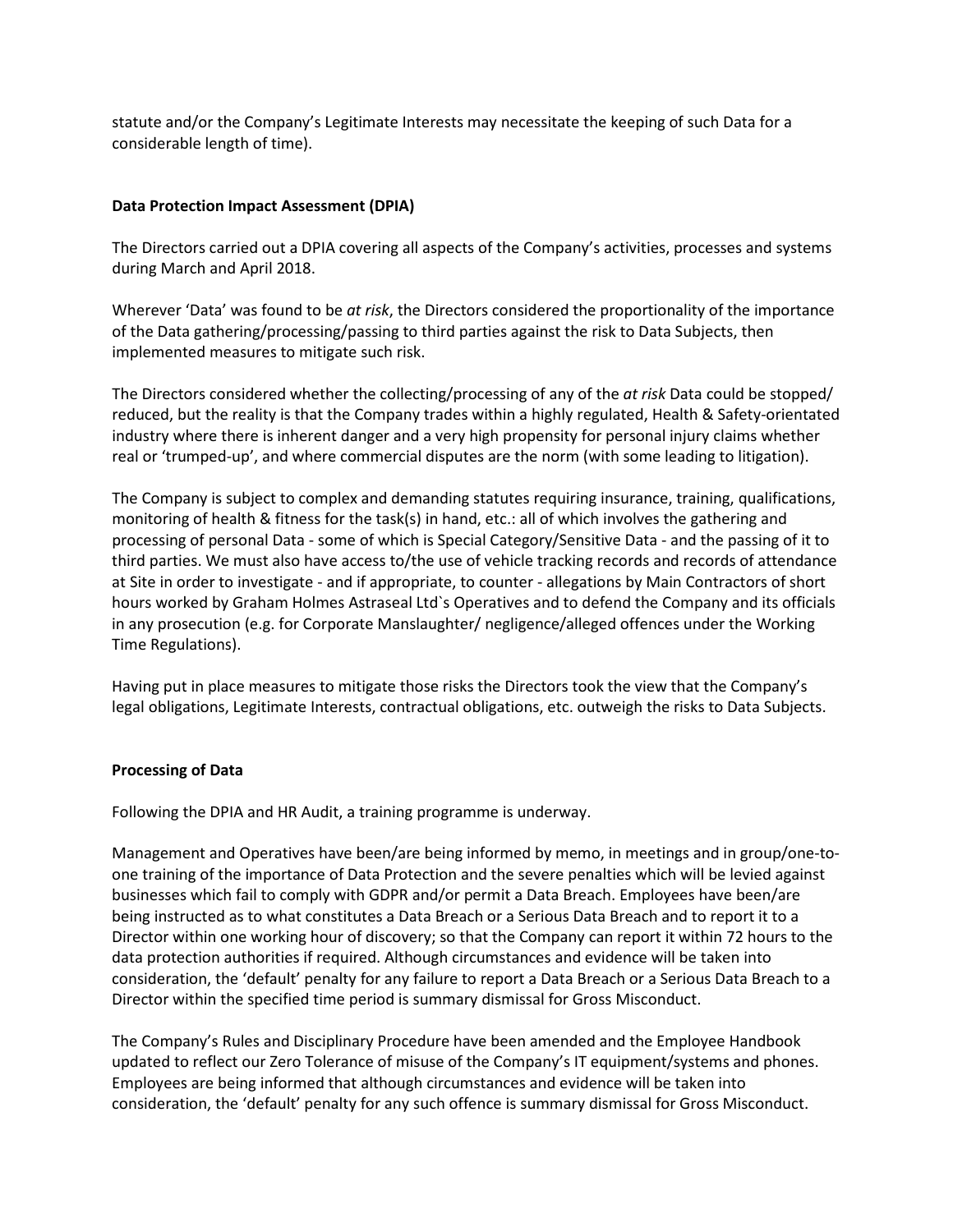Under GDPR, Consent is not required for Data to be obtained/processed/stored/transmitted to third parties provided that there is a valid Legal Basis, and a necessity to do so. Such necessities and Legal Bases are set out in the Company's Privacy Notices and include but are not limited to the obtaining/ processing/storage/passing on of Data which is necessary for:

- i. the performance of a contract of employment/service (e.g. Names & Addresses, UTR/NI Numbers, P45/P46 Forms, wage/salary records, CSCS Cards/NVQ records, Bank Account details, etc.),
- ii. compliance with Legal obligations (i.e. statutes/statutory instruments, etc), and
- iii. the Company's Legitimate Interests (e.g. to bring/defend actions in the Courts/Arbitrations/ Adjudications/Tribunals, defend prosecutions, for the prevention/detection of fraud, etc.).

Data will be kept confidential and secure. It will only be passed to third parties where necessary; which includes but is not limited to circumstances in which there is a Legal Obligation, where the Company is obliged to provide Qualifications and/or proof of right to work in the UK and/or proof of attendance at Site/work carried out to the Company's clients, or where the Company is seeking advice etc. from its legal/professional advisors/consultants or in preparation for/in the course of bringing/defending actions in the Courts/Arbitrations/Adjudications/Tribunals, etc.

The Company requires all third parties to demonstrate that they observe similar standards of care in accordance with GDPR. Third Parties processing Data as external processors (e.g. service providers, 'cloud' services, incl. storage, web sites, etc.) will be required to demonstrate compliance with this Policy and with GDPR. The Company's Supply Chain is being invited to provide evidence of their GDPR compliance or to give an irrevocable Warranty that they will fully abide by Graham Holmes Astraseal Ltd's Data Protection Policy, Data Security Policy, Privacy Notices and practices and will take full responsibility for any failure to do so.

Although we do not market to individuals, the Company will exercise particular care in its sales/ marketing strategy; seeking Explicit Consent wherever it is needed. The Company recognises Data Subjects' absolute right to object to Direct Marketing. The Company's websites are being updated to include our Privacy Notice and to give greater choice to visitors as to how their Data may and may not be used.

The Company will never sell or give away its Customer/Supplier Lists.

The Company will exercise particular care in processing Special Category Data/Data concerning Criminal Convictions. Only the Company's Directors and authorised Data Contact will process such Data; save for where a Contracts Manager is obliged to forward to the Company's client the name and special requirements, if any, of a disabled or less able worker. The Legal Bases and relevant 'Article 9'/'Article 10' Conditions are set out in the Company's Privacy Notices.

Wherever consent is sought, Data Subjects will be invited to positively say that they DO consent to the obtaining/processing/storage/forwarding of Data; and without this, no consent will assumed/implied/ inferred.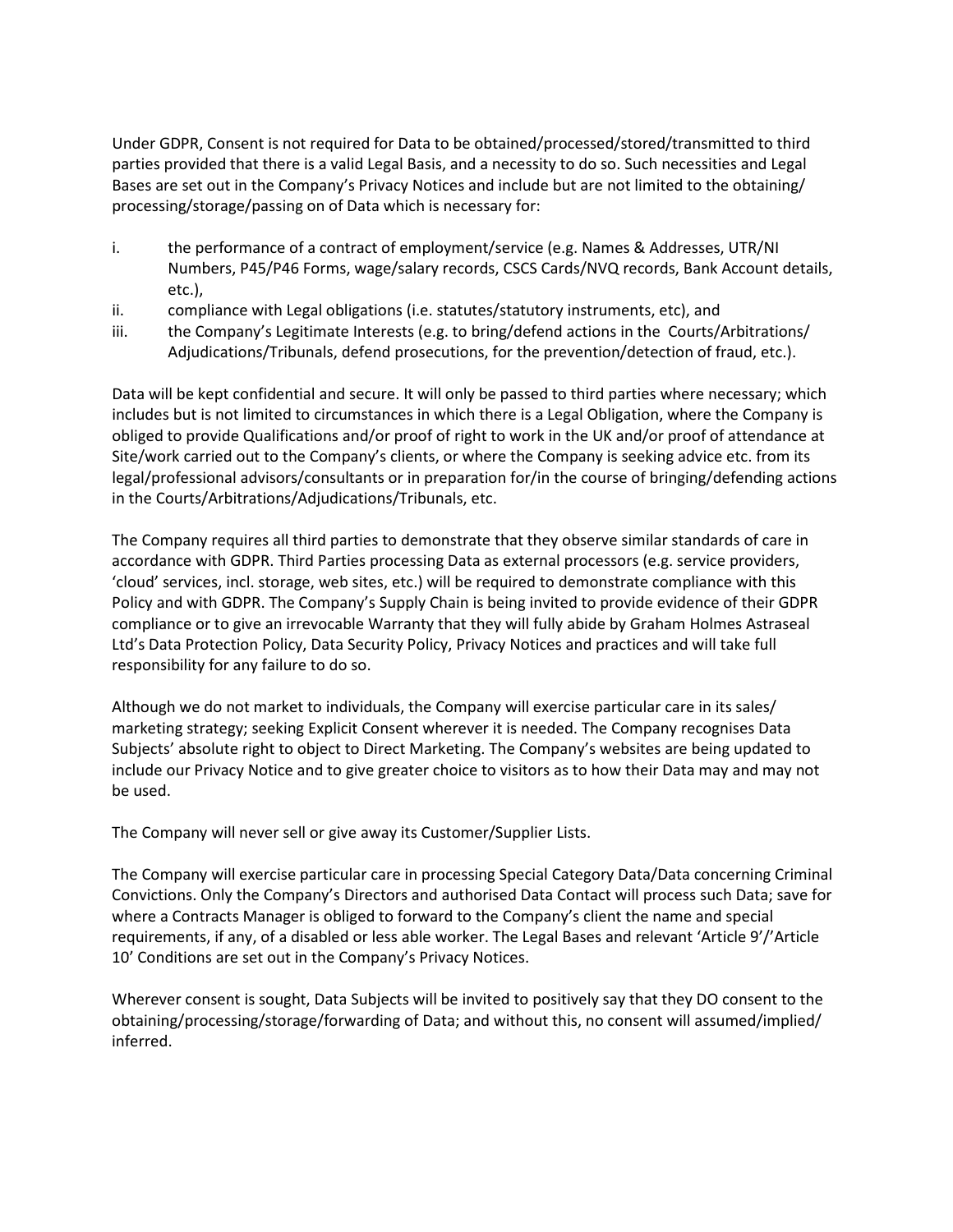#### **Right Of Access/Data Subject Access Requests**

Under GDPR, citizens have the right to request access all of their personal Data and to request rectification of anything that is inaccurate. There is also a right to object to processing/request restricted processing of Data and/or to ask that Data is completely erased and/or to request Data Portability; although the Company may resist such request(s) if there is justification to do so. Each request carries a timeframe and a deadline of one month (which can only be extended in mitigating circumstances), from the original date of request.

The grounds on which a request to erase may be refused include, but are not limited to such information as the Company may require in order to assist our Insurers and/or to defend a current/potential claim in the Courts (e.g. for personal injury, defects liability, etc.) or a current/ potential prosecution or a current/potential action in an Employment Tribunal/ Employment Appeals Tribunal.

These rights are clearly set out in the Company's Privacy Notices.

#### **Supply Chain**

As stated above, the Company expects its Suppliers, Subcontractors, Consultants, etc. to be GDPRcompliant. We are therefore currently undertaking 'GDPR due diligence' on our Supply Chain.

#### **Privacy Notices**

Under GDPR, the Company is required to describe to individuals what we are doing with their Data. Graham Holmes Astraseal Ltd.'s Privacy Notices set this out along with Data Subjects' rights.

#### **Accuracy**

The Company will use its best efforts to ensure that all Data held in relation to Data Subjects is accurate. Data subjects must notify the relevant Data Contact of any changes to information held about them (e.g. change of address).

#### **Enforcement**

If a Data Subject believes that the Company has not complied with this Policy or has acted otherwise than in accordance with GDPR they should utilise the Company's Grievance Procedure without delay (addressing their grievance to a Director) and make a report to the data protection authorities.

**Data Security**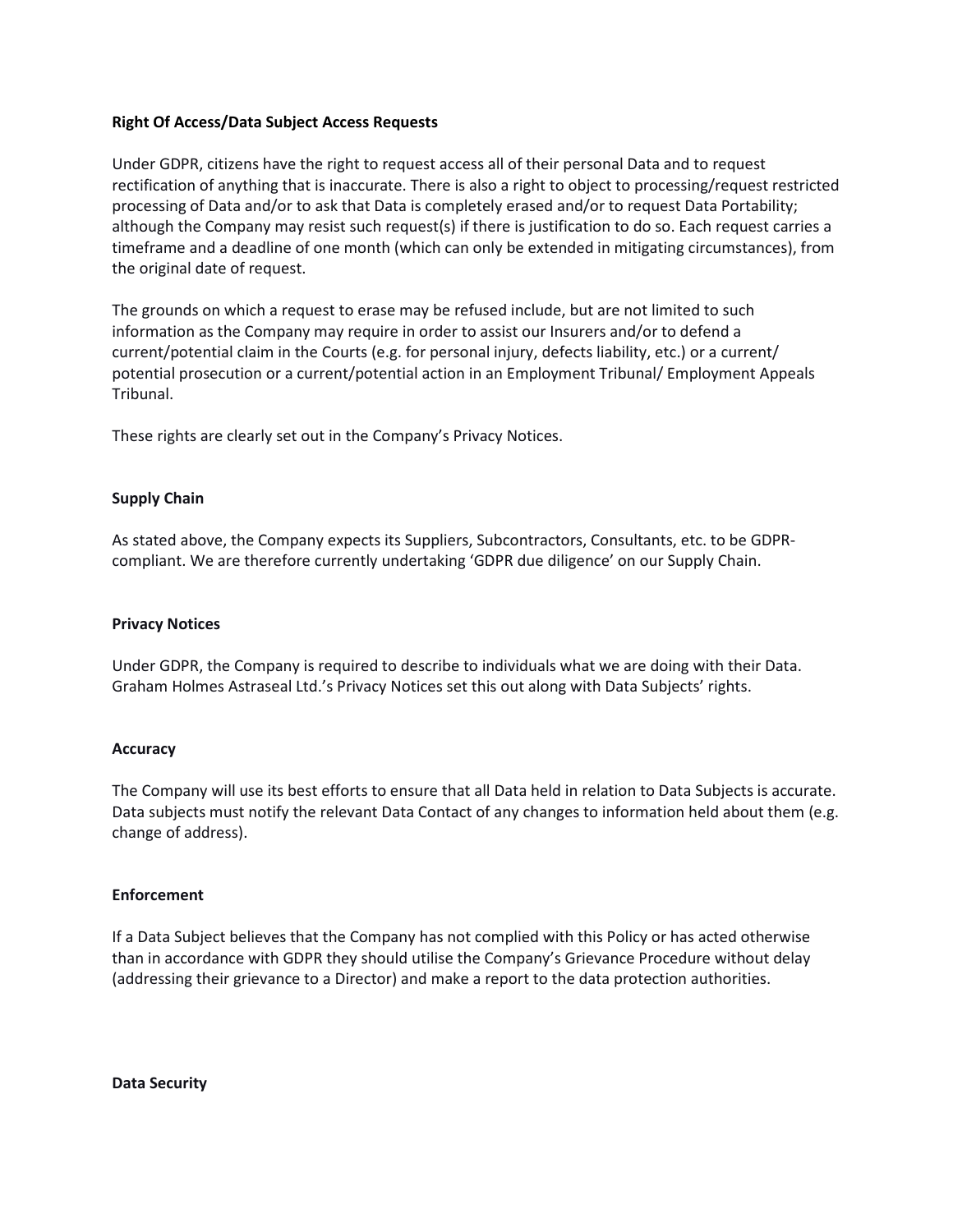The Company has taken/will take appropriate technical & organisational steps to ensure the security of Data. Details are more fully set out in the Company's Data Security Policy.

All Employees have been/are being made aware of their duties under GDPR. Employees are required to respect the Data and privacy of others and must ensure that appropriate protection and security measures are taken against the unlawful or unauthorised processing of Data and against the accidental loss of/damage to Data. Although circumstances and evidence will be taken into consideration, the default disciplinary sanction for inappropriate and/or unauthorised conduct in relation to Data is summary dismissal for Gross Misconduct.

An appropriate level of data security must be deployed for the type of Data and the particular data processing being performed. Data must be stored in appropriate systems or at the very least 'under lock and key' with restricted access to the keys. The use of encryption will be considered when Data is transported 'off site'.

#### **Time Limits for Retention of Data**

The Company trades within an exceptionally highly regulated and potentially hazardous industry, and the Company's Policy on Data Retention reflects this.

The Company will rely on Data in bringing or defending any Claim in a Court/Arbitration/Adjudication/ Tribunal or in defending any prosecution.

Tribunal Claims must normally be brought within three months but there is no time-limit on the bringing of Discrimination Claims, etc. The Limitation Act 1980, as amended, prescribes the time limit for commencement of contractual claims as six years from the cause of action and for the commencement of personal injury claims as three years from when the injury/condition first became apparent. The difficulty with the latter is that the symptoms associated with some conditions related to the kind of activities which the Company undertakes (e.g. HAVS) can take many years to appear. The Defects Liability period in most of the Company's contracts with its clients is twelve years; and worksheets/ wages records/qualifications may be needed on order to defend a Defects Liability Claim.

Hence, all Data pertaining to contracts of employment and the performance thereof, and Data pertaining to subcontracts and contracts of personal service will need to be held for a minimum of seven years. Data which could conceivably be required in a Defects Liability Claim - which in practical terms, means Data pertaining to any and all Site workers - must be retained for a minimum of twelve years. The Company will make reasonable efforts to securely destroy Data as soon as it can be safely concluded that it is no longer needed; but in the circumstances, the Company reserves its right to hold this data in perpetuity where necessary.

What follows is a non-exclusive list of examples of where Data will generally be retained for less than twelve years.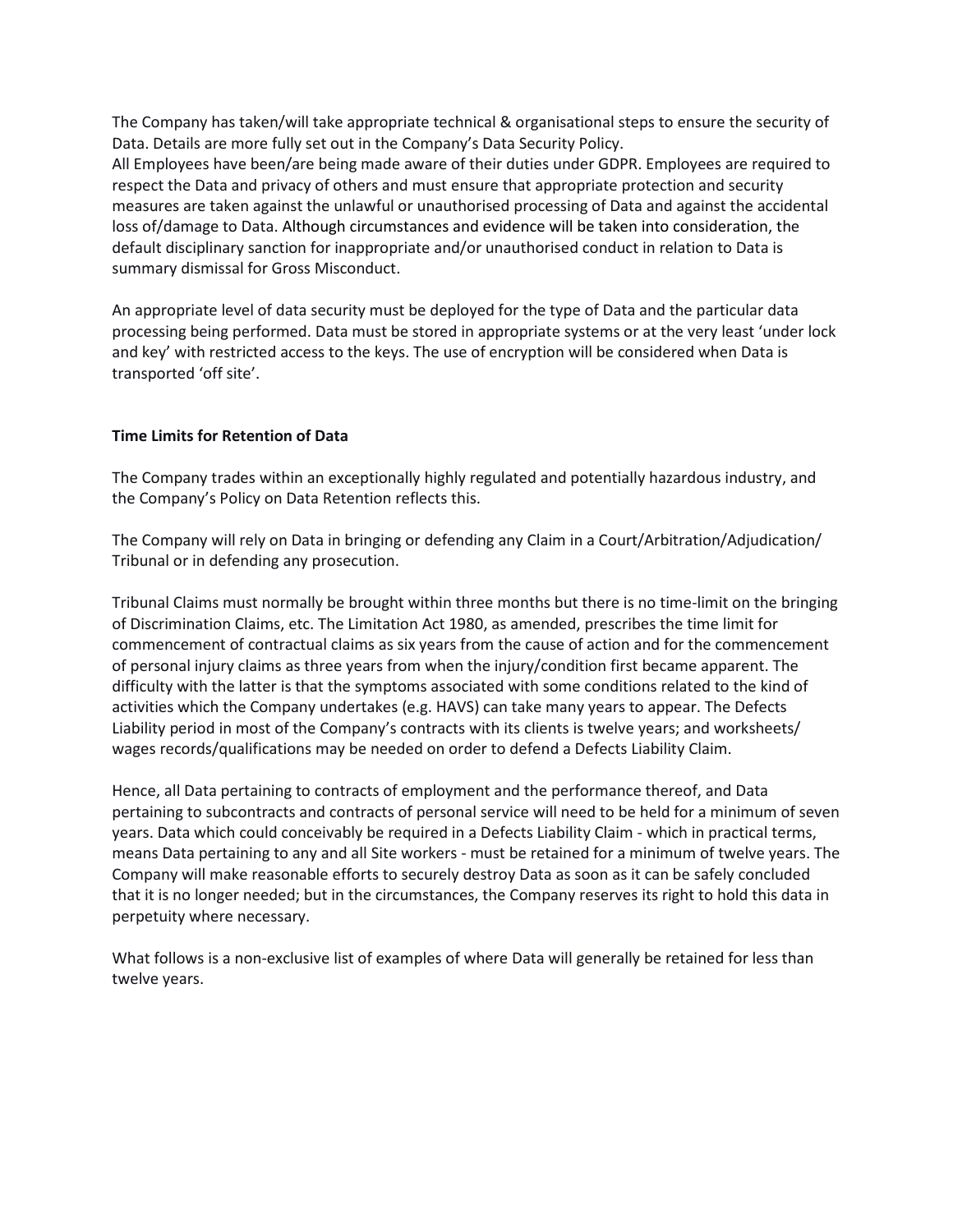- a. Recruitment. Data obtained from unsuccessful applicants will usually not be retained at all, and will be retained for no more than six months without the Explicit Consent of the Data Subject (other than were an Employment Tribunal Claim to have been brought or be mooted: in which case Data will be retained for the duration of the Claim up until a final determination is made by the Employment Appeals Tribunal or upon expiry of the period following the Tribunal's Judgment in which an Appeal can be commenced, whichever is the earlier).
- b. Except as otherwise stated herein, Data obtained from successful applicants who's work does not materially affect Defects Liability (e.g. many office workers) will normally be retained for a minimum of seven years from Termination Of Employment in any event. Where any contractual claim is brought in a Court, Data will be retained for the duration of the Claim until a final determination is made by the Court Of Appeal or upon expiry of the period following the Court's Judgment in which an Appeal can be commenced, whichever is the earlier.
- c. Payroll Records will be retained for seven years from Termination Of Employment in any event; and where any contractual claim is brought in a Court, Data will be retained for the duration of the Claim up until a final determination is made by the Court Of Appeal or upon expiry of the period following the Court's Judgment in which an Appeal can be commenced, whichever is the earlier.
- d. References obtained from Employees' previous employers will be retained for as short a time as the Company considers appropriate; and for no more than two years in any event.
- e. Records of disciplinary hearings and 'spent' disciplinary warnings will be retained for a minimum of seven years (for reasons stated above and because they may be needed to show a pattern of behavior), and for twelve years for site workers where they could reasonably be relevant to any current or future Defects Liability Claim.
- f. Employees' Bank Account Details will be held no longer than is necessary (i.e. they will be securely destroyed following issue of Termination Pay & P45).
- g. Copies of documents submitted as proof of right to work under the Asylum & Immigration Act 1996, as amended, will be retained for two years following termination of employment (for use in any potential investigation by the Immigration authorities). The Company recognises that copies of ID such as Passports may indicate a Data Subject's race, age, gender and/or gender reassignment; and that this is therefore Special Category Data. Nevertheless the Company's overriding duty is to uphold the law and to be seen to be doing so. Critically, such records must be retained for the specified period in respect of EVERY employee/agency worker regardless of race, age, gender, gender reassignment, etc. in order to prevent discrimination.
- h. Medical Records will be retained for a minimum of seven years in order to defend any contractual claim. Medical records of Site Operatives will be retained for a minimum of seven years; or 40 years from the date of the last entry in relation to Substances Hazardous to Health, or 50 years for anything concerning radiation; although the Company reserves the right to retain Health Records in perpetuity, as the symptoms associated with some conditions may take a long time to present and there is no time limit on the raising of disability discrimination claims.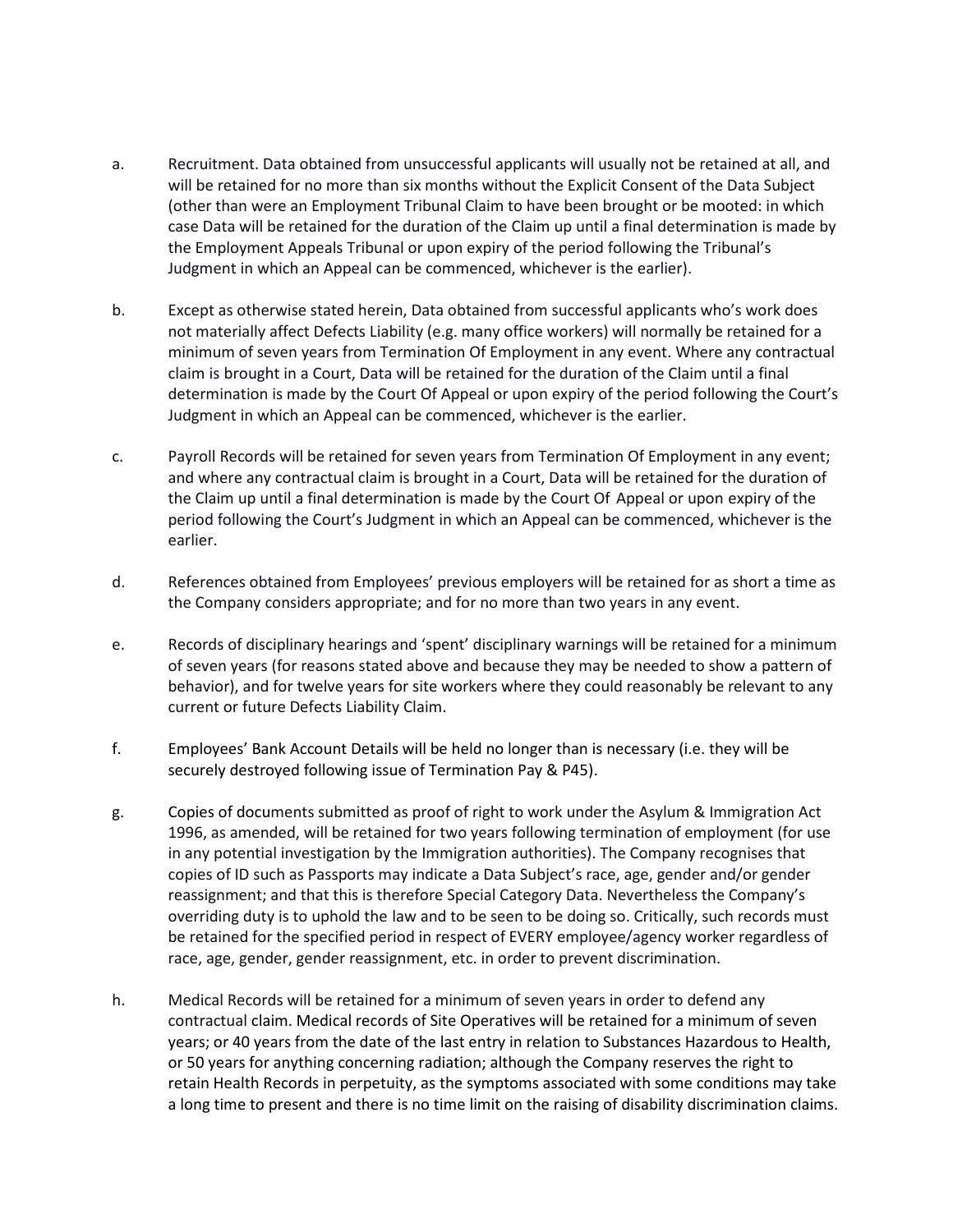- i. Records of any 'mining' for CV's from the Internet will be kept for no more than one month unless Explicit Consent is obtained.
- j. CCTV images are automatically deleted after three weeks.

#### **Secure Destruction**

All data which is to be disposed of must be destroyed securely.

# **Vehicle Trackers/CCTV/Site Entry Systems**

Company Vehicles are fitted with tracker devices; and this and our right to use Tracker Data/Records is stated in the Company's Privacy Notice to Employees, Agency Workers, Subcontractors, etc. It is also stated in other documentation given to all new employees (including Offer Letters/Handbook) and is therefore a condition precedent to the employment contract, contract of service, etc.

The Company therefore has the right to use Tracker Data/Reports for lawful purposes including but not limited to:-

- a. verifying times on/off site,
- b. in support of the Company's contractual claims against its clients,
- c. bringing/resisting/defending any claim in a Court/Arbitration/Adjudication/Tribunal or in defending any prosecution,
- d. in conjunction with the Company's Disciplinary Procedure, and/or
- e. to properly calculate wage/salary/fee payments due.

Entry to many of our clients' Sites is controlled by Digital Entry/Sign-In Systems; and the Company is therefore obliged to instruct all Employees, Agency Workers & Subcontractors who attend such site(s) to undergo the process which is in place. Such Systems commonly involve the use of retinal scan, fingerprinting, etc. Complying with our client's system is necessary for the performance of the Company's obligations under contracts of employment, service, etc. with Data Subjects.

The Company currently uses CCTV in certain of its premises in order to prevent/detect fraud, theft, etc. Wherever a Data Subject can be identified, images will be processed as Data in accordance with this Policy and with GDPR. Such images are automatically deleted after three weeks.

#### **Other**

The Company does not carry out automated decision-making.

Data may be stored in 'the cloud' and this will be hosted by Microsoft based within the EU; which is generally regarded as being GDPR-compliant. Other than that, Data will not normally be transferred abroad.